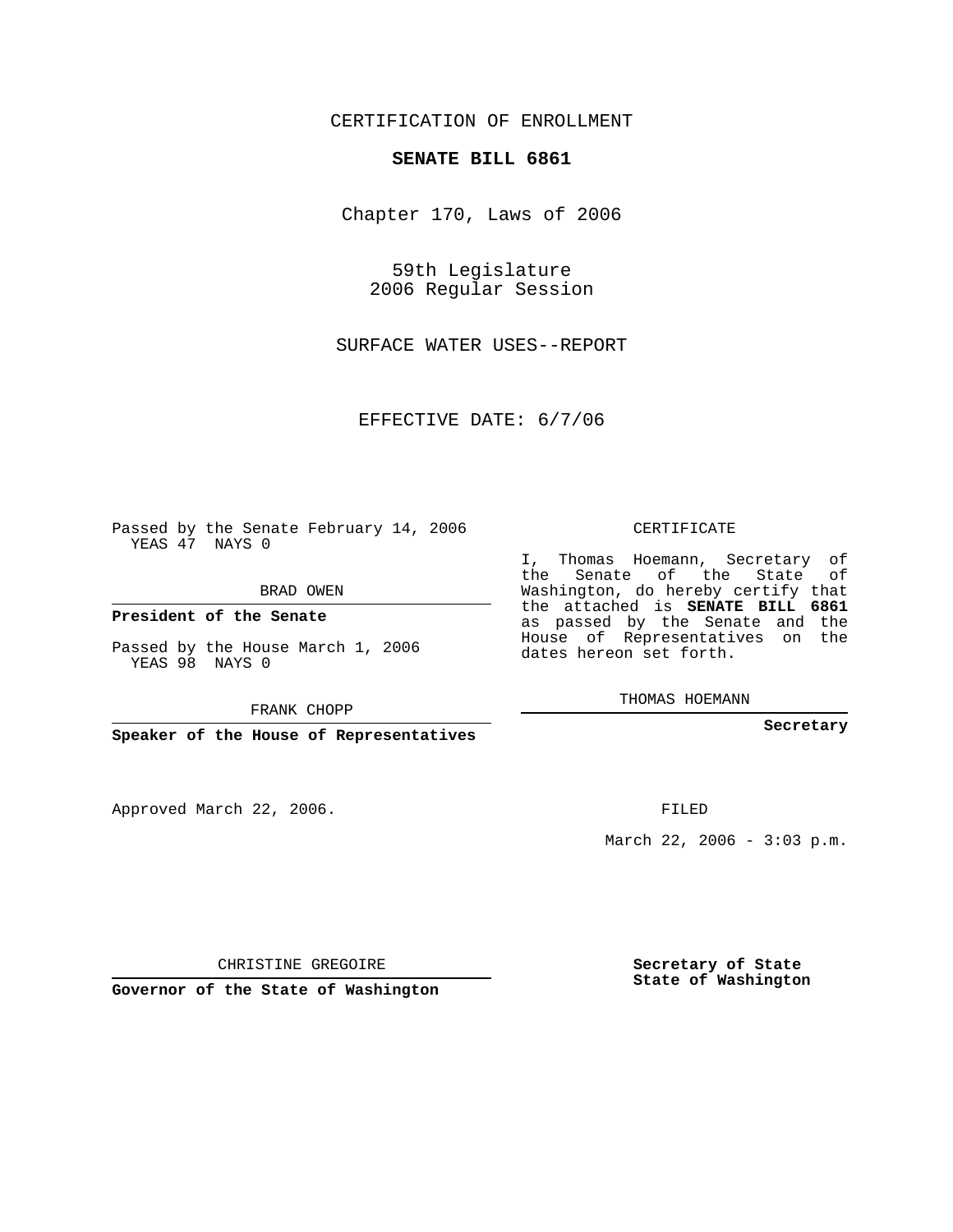## **SENATE BILL 6861** \_\_\_\_\_\_\_\_\_\_\_\_\_\_\_\_\_\_\_\_\_\_\_\_\_\_\_\_\_\_\_\_\_\_\_\_\_\_\_\_\_\_\_\_\_

\_\_\_\_\_\_\_\_\_\_\_\_\_\_\_\_\_\_\_\_\_\_\_\_\_\_\_\_\_\_\_\_\_\_\_\_\_\_\_\_\_\_\_\_\_

Passed Legislature - 2006 Regular Session

**State of Washington 59th Legislature 2006 Regular Session**

**By** Senators Delvin, Poulsen, Mulliken, Morton and Honeyford

Read first time 01/30/2006. Referred to Committee on Water, Energy & Environment.

 AN ACT Relating to studying the competing interests of domestic water users and other water users in regards to limited water supplies where a curtailment of domestic water right use has been enacted; and creating a new section.

BE IT ENACTED BY THE LEGISLATURE OF THE STATE OF WASHINGTON:

 NEW SECTION. **Sec. 1.** (1) The department of ecology shall, by December 31, 2006, study and prepare a report to the appropriate committees of the legislature on ways that the department and other stakeholders can better understand the competing interests of domestic surface water users and other surface water users in regards to limited water supplies who are affected by a curtailment of domestic water right use that has been enacted by a court order.

 (2) The study conducted under this section shall be limited to basins currently involved in a water rights adjudication and must:

 (a) Provide a summary of the circumstances that have contributed to 16 the competition between domestic water users and other water users; (b) Include a survey involving the owners of the residences; and (c) Recommend suggested legislation or other solutions for